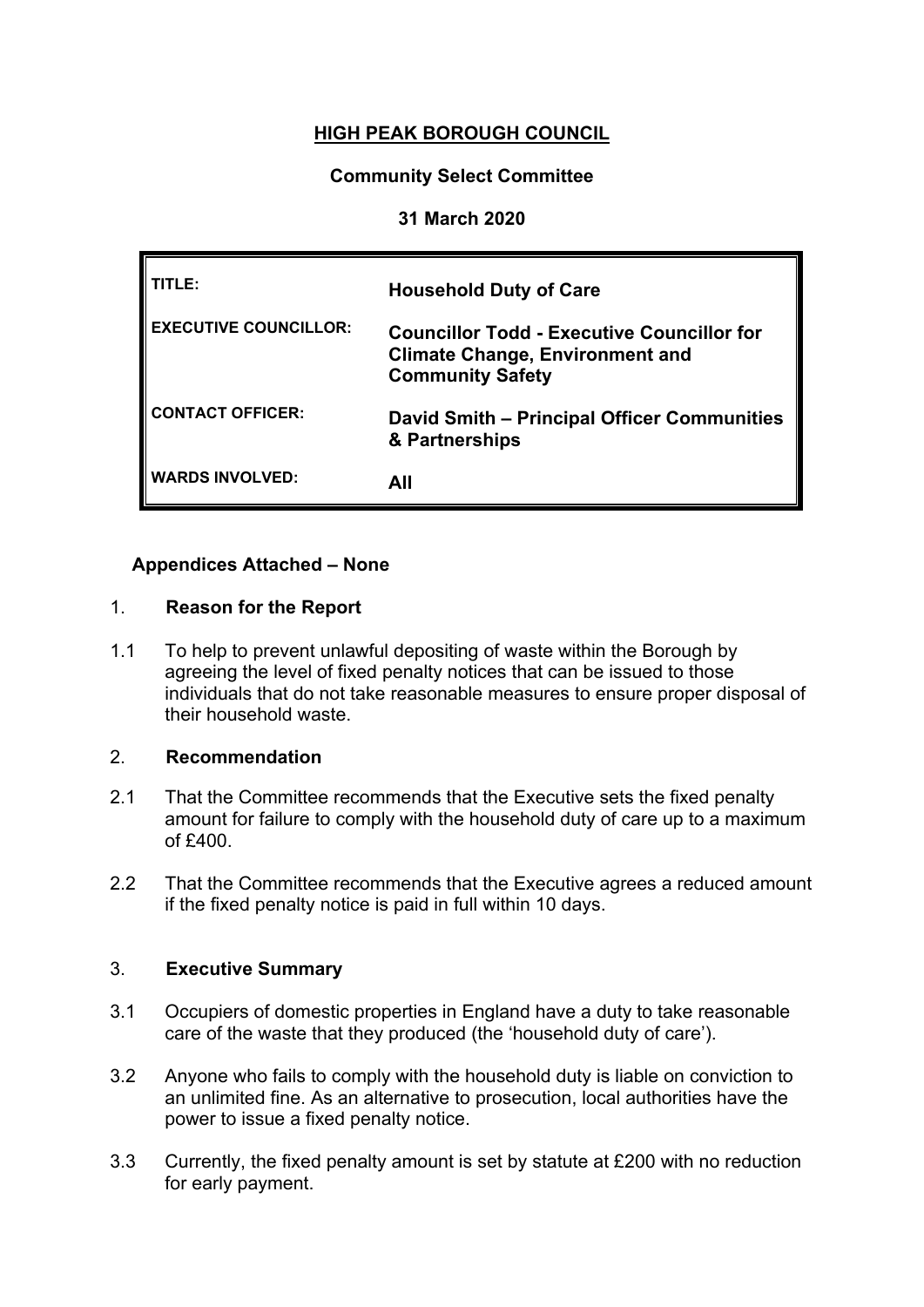# 4. **How this report links to Corporate Priorities**

4.1 Aim 4: To protect and improve the environment and respond to the climate emergency.

## 5. **Alternative Options**

5.1 The Council could keep the fixed penalty amount at the statutory level (£200) with no reduction for prompt payment.

## 6. **Implications**

### 6.1 Community Safety - (Crime and Disorder Act 1998)

The proposal would assist the Council to address environmental crime

### 6.2 Workforce

Responsibility for enforcement will rest with the current Enforcement Officer.

## 6.3 Equality and Diversity/Equality Impact Assessment

The fixed penalty amount will apply equally to all.

### 6.4 Financial Considerations

The Council will need to revise the fixed penalty notice booklets to reflect any changes.

# 6.5 Legal

The power to prosecute for failure to comply with the duty of care in respect of household waste, or to offer a fixed penalty notice, as an alternative is found within s34 (2A) Environmental Protection Act (EPA) 1990 and the Environmental Protection (Miscellaneous Amendments) (England and Wales) Regulations 2018/1227 Pt 2 reg.3(2).

# 6.6 Climate Change

None

6.7 Consultation

N/A

6.8 Risk Assessment

N/A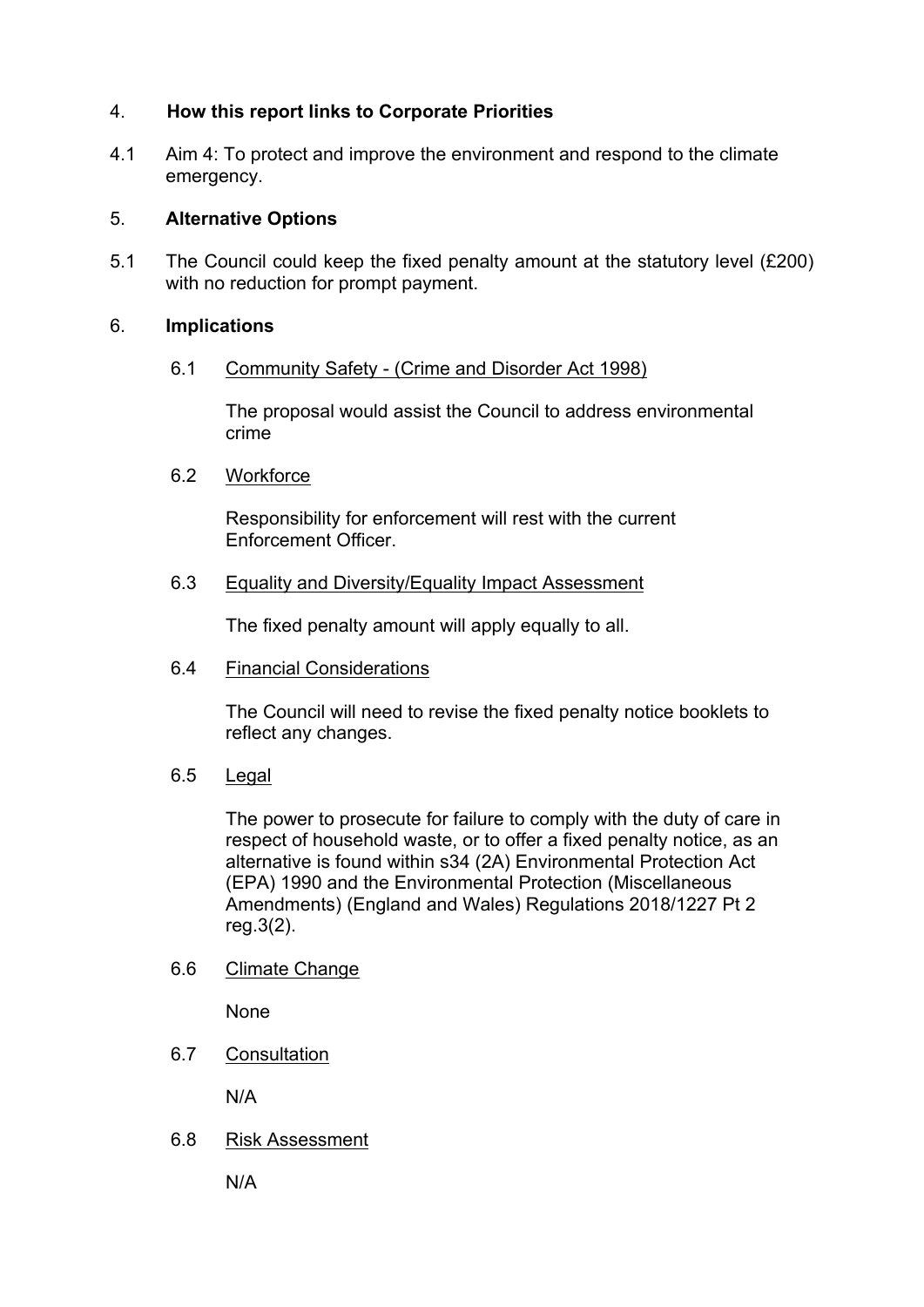### Mark Trillo **Executive Director (People) and Monitoring Officer**

**Web Links and Background Papers**

## **Contact details**

David Smith Principal Officer Communities & **Partnerships** david.smith@highpeak.gov.uk

## 7. **Detail**

- 7.1 Occupiers of domestic properties in England have a duty to take reasonable measures to ensure that any household waste is only transferred to (i) an authorised person or (ii) a person for authorised transport purposes. This is commonly referred to as the 'household duty of care'.<sup>1</sup>. Authorised persons includes waste collection authorities and registered carriers of controlled waste.
- 7.2 Anyone who fails to comply with the household duty is liable on conviction to an unlimited fine. As an alternative to prosecution, local authorities have the power to issue a fixed penalty notice.<sup>2</sup> Councils can set the fixed penalty amount between £150 and £400 (inclusive). By default, the amount is set at £200 by statute. Councils can also introduce a reduced amount of no less than £120 if payment is made within 10 days to encourage prompt resolution of matters.
- 7.3 To successfully prosecute someone for fly-tipping, the Authority must show that they deposited controlled waste (or knowingly caused or knowingly permitted it to be deposited) on land without authorisation. This can be difficult to prove beyond reasonable doubt when waste containing identifiable material is found on land within the Borough without any witnesses to the deposit of the waste.
- 7.4 It is generally easier to prove that the owner of the illegally deposited waste did not comply with their duty of care and failed to transfer their household waste to an authorised person. Increased use of this power would hopefully increase enforcement levels, discourage people from depositing waste themselves or from passing it onto unlicensed waste collection services.
- 7.4 The Council's Constitution delegates the authority to enforce the provisions of Part II of the Environmental Protection Act 1990, which includes the household duty of care, to the Chief Executive and Executive Director. However, the Council has not set levels for the associated fixed penalty amounts and thus the statutory default of £200 with no reduction for prompt payment.

<sup>1</sup> s34 (2A) Environmental Protection Act (EPA) 1990

<sup>2</sup> Environmental Protection (Miscellaneous Amendments) (England and Wales) Regulations 2018/1227 Pt 2 reg.3(2)